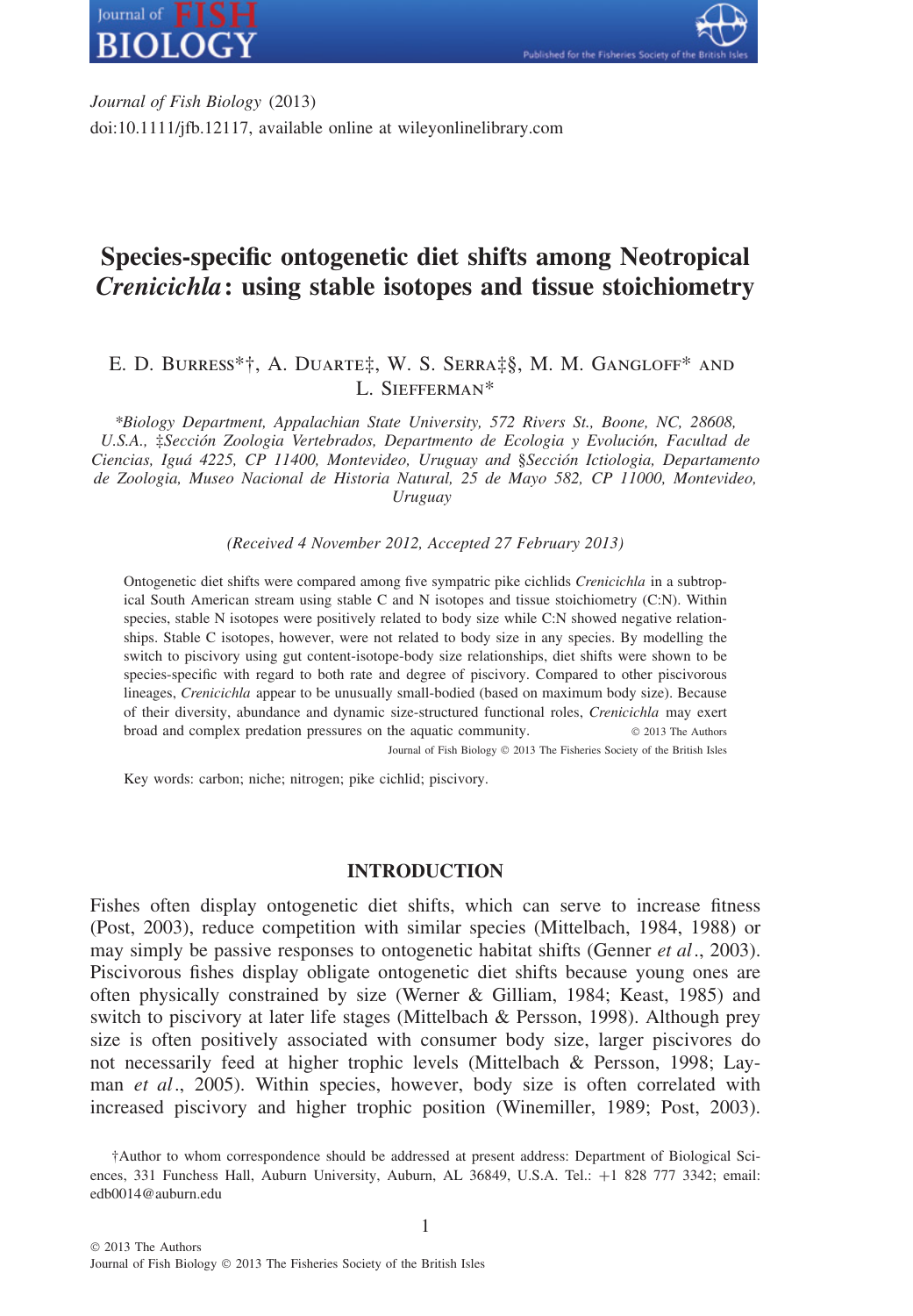Ontogenetic diet shifts are well studied in fishes, including comparative analyses of many species (Mittelbach & Persson, 1998). Few studies, however, have addressed ontogenetic diet shifts at scales with both ecologically and evolutionarily important contexts.

Neotropical piscivores are diverse, ecologically important and include well-known game and aquarium fishes including peacock bass *Cichla* (Jepsen *et al*., 1997; Winemiller *et al*., 1997; Hoeinghaus *et al*., 2003; Layman & Winemiller, 2004), pike cichlids *Crenicichla* (Reznick *et al*., 1990; Johansson *et al*., 2004), piranhas *Serrasalmus* (Winemiller, 1989), characids and catfishes (Winemiller, 1989; Layman *et al*., 2005). Piscivores generally progress through a series of size-dependent trophic niches and consume larger prey with increasing body size (Mittelbach & Persson, 1998). These transitions are often categorized by shifts from microcrustaceans, to aquatic insects and finally to fishes (Winemiller, 1989), resulting in a dynamic size-dependent trophic niche. Ecological implications of ontogenetic diet shifts by predatory species include increased food web connectivity and broad predation pressure on diverse resources. Additionally, diet shifts effectively increase the niche size of the species by increasing the diversity of resources they exploit.

Piscivores are important components of many tropical stream communities (Jepsen & Winemiller, 2002; Layman *et al*., 2005; Burress *et al*., 2013*a*) and can affect community characteristics such as food chain length (Post & Takimoto, 2007). Fishes can also influence ecosystem processes. For example, they can alter nutrient cycling and influence availability of limiting resources (McIntyre *et al*., 2007, 2008). When fishes have heterogeneous or patchy distributions, nutrient recycling can create biogeochemical hotspots (McIntyre *et al*., 2008). In combination, stable isotopes and ecological stoichiometry can reveal energy sources for fishes (Jepsen & Winemiller, 2007), identify top predators (Jepsen & Winemiller, 2002; Burress *et al*., 2013*a*) and elucidate how species may affect ecosystem processes *via* nutrient recycling (Vanni *et al*., 2002). While stable isotope analyses are often employed with top predators (Boecklen *et al*., 2011), ecological stoichiometry is perhaps more frequently applied to grazing species, where nutrient recycling grazers can alter both biomass and elemental composition of producers (Knoll *et al*., 2009).

Ontogenetic diet shifts were studied among five sympatric pike cichlids in a subtropical South American stream: *Crenicichla celidochilus* Casciotta 1987, *Crenicichla minuano* Lucena & Kullander 1992, *Crenicichla missioneira* Lucena & Kullander 1992, *Crenicichla scottii* (Eingenmann 1907) and *Crenicichla lepidota* Heckel 1840. This system was chosen because these species are closely related (Kullander *et al*., 2010; Pialek *et al*., 2011), morphologically similar (Lucena & Kullander, 1992), sympatric (Serra *et al*., 2011) and numerically abundant (Burress *et al*., 2013*a*). Thus, congeners in this system probably represent species with shared functional limitations (*e.g*. phylogenetic constraints) and in which competition for similar resources may be high (Werner & Hall, 1977; Mittelbach, 1988; Osenberg *et al*., 1992; Robinson *et al*., 1993) such that both evolutionary and ecological processes are important. The objectives were to (1) describe and compare ontogenetic diet shifts using stable C and N isotopes and tissue stoichiometry and (2) model the degree of piscivory of each species as a function of body size using gut content-isotope-body size associations.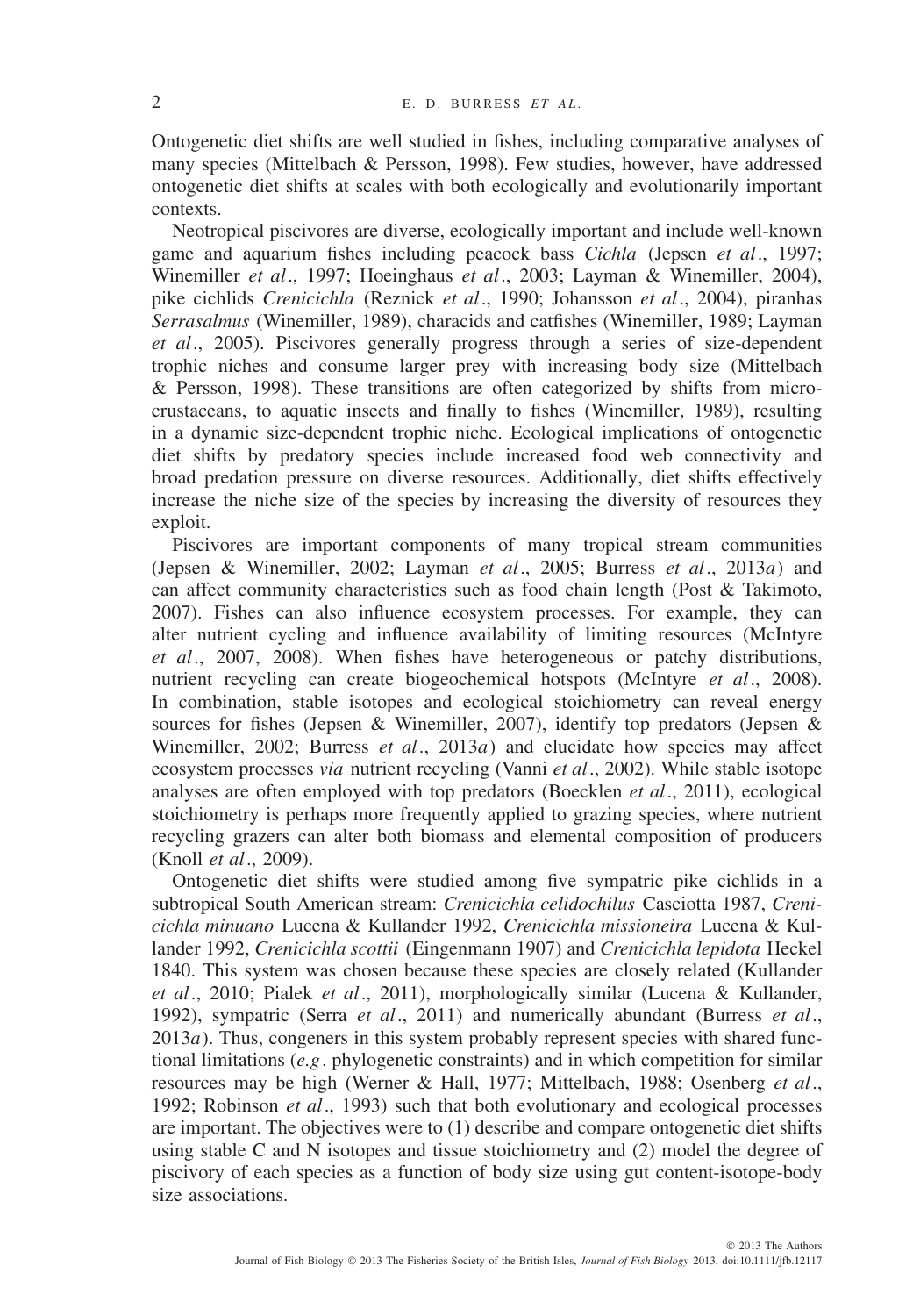

Fig. 1. Representative specimens of (a) *Crenicichla celidochilus*, (b) *Crenicichla minuano*, (c) *Crenicichla missioneira*, (d) *Crenicichla scottii* and (e) *Crenicichla lepidota*.

#### **MATERIALS AND METHODS**

The study species all exhibit elongate, tubular shapes and similar maximum body sizes (Lucena & Kullander, 1992). *Crenicichla celidochilus*, *C. missioneira*, *C. scottii* and *C. lepidota* have prognathus lower jaws and *C. minuano* have isognathus jaws (Lucena & Kullander, 1992). They represent three taxonomic groups: *C. celidochilus*, *C. missioneira* and *C. minuano* form a distinct lineage with shallow genetic divergence (*<*2 million years; Kullander *et al*., 2010; Pialek *et al*., 2011) and *C. scottii* and *C. lepidota* represent their own respective lineages (Pialek *et al*., 2011).

The Cuareim River is a low-gradient piedmont stream that drains southern Brazil and northern Uruguay and is a major tributary of the middle Uruguay River. The fish community is diverse and representative of the Uruguay River basin (Zarucki *et al*., 2010; Serra *et al*., 2011). Consumer biomass is primarily supported by algal carbon and *Crenicichla* are mesopredators in this system (Burress *et al*., 2013*a*). *Crenicichla* were sampled (Fig. 1) in the upper Cuareim River, Uruguay, in March and November 2010. Species were identified and their standard lengths  $(L<sub>S</sub>)$  measured according to the method described by Lucena & Kullander (1992). Specimens were euthanized using a lethal dose of 2-phenoxyethanol (Ross & Ross, 2008), preserved on ice in the field and later stored in a $-80^\circ$  C freezer. Additional specimens were preserved in 10% formalin for stomach content analyses (Burress, 2012).

Dissected muscle was lyophilized until asymptotic mass, homogenized and analysed for *δ*13C and *δ*15N at the Colorado Plateau Stable Isotope Laboratory (Northern Arizona University, U.S.A.). Relationships between *L*<sup>S</sup> and *δ*13C, *δ*15N and C:N were tested to establish the nature of ontogenetic diet shifts. Stable N isotopes reflect consumer trophic position (Post, 2002) and become enriched in stepwise increments  $[2.5-3.5\%c, Post (2002);$  Vanderklift &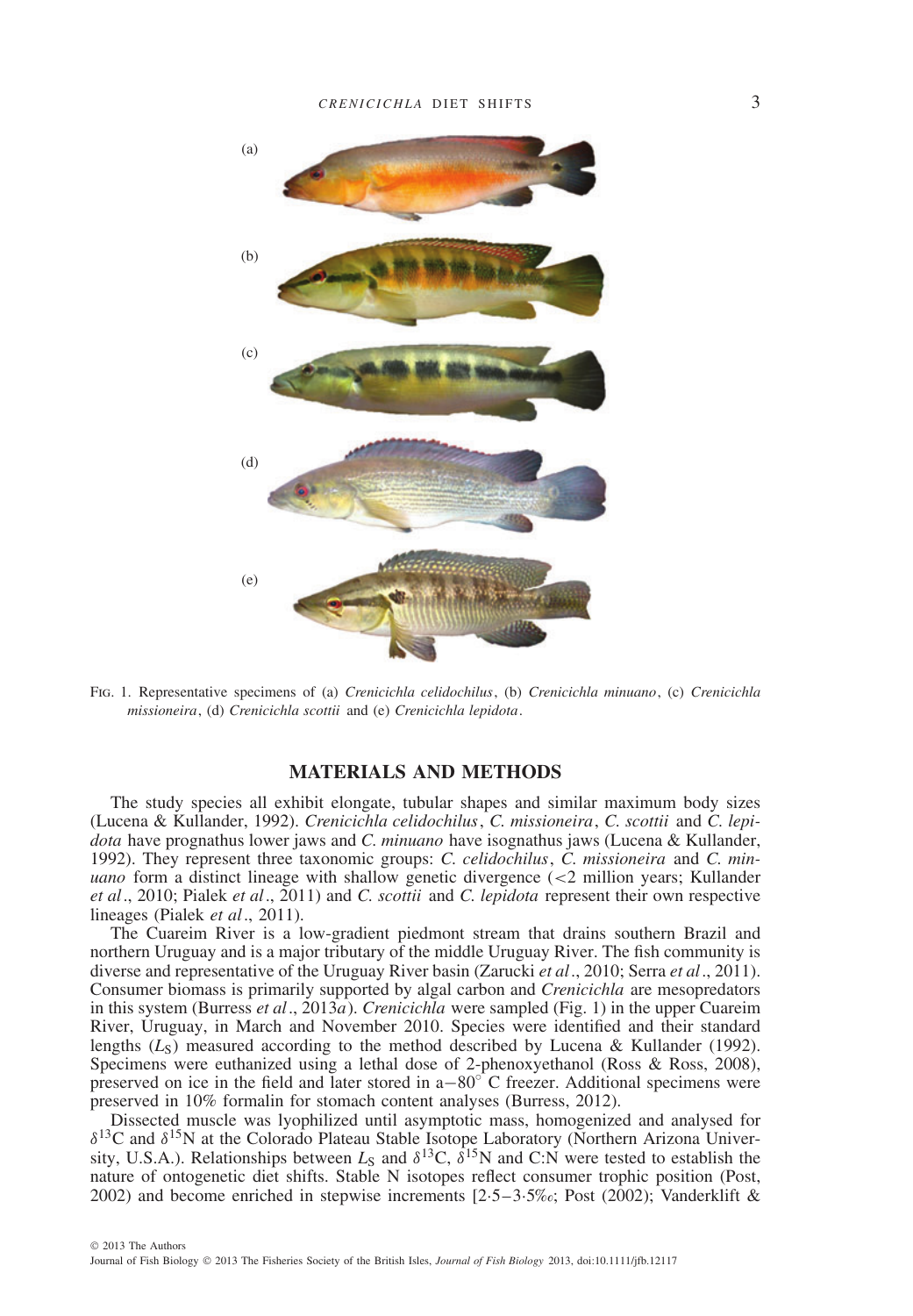Ponsard (2003)] with each trophic transfer (*e.g*. prey to consumer). Stable C isotopes reflect ultimate carbon sources supporting an organism and typically display low prey–consumer enrichment (*c*. 0‰; Post, 2002). Tissue stoichiometry reflects how an organism recycles nutrients (Pilati & Vanni, 2007). For example, an organism may retain limiting nutrients (*e.g*. N or P) and preferentially excrete others (Vanni *et al*., 2002). Thus, nutrient recycling by a consumer can be in response to environmental conditions (El-Sabaawi *et al*., 2012). Additionally, tissue stoichiometry is often similar among consumers (Burress *et al*., 2013*a*) and may be subject to phylogenetic constraints (Vanni *et al*., 2002). When nutrient limitation is fundamentally different, however, tissue stoichiometry also differs, *e.g*. between plants and animals (Rudnick & Resh, 2005). Thus, in combination, stable isotopes and tissue stoichiometry can track several functional characteristics of an organism.

Species were analysed, pooled and individually. Results were used from stomach content analyses (Burress, 2012) to model the relationships between piscivory and *δ*15N for each species. Using this relationship, the degree of piscivory was estimated for any given *L*<sup>S</sup> class. All statistics were computed in SPSS (v 20.0; SPSS, Inc.; www-01. ibm.com/software/analytics/spss).

### **RESULTS**

 $L<sub>S</sub>$  was significantly positively associated with  $\delta^{15}$ N ratios when species were pooled  $(r^2 = 0.471, F_{1,91} = 81.06, P < 0.001)$ . When species were analysed separately,  $L_S$  was significantly positively related to  $\delta^{15}$ N in four of the five species (Table I). Variation in slope (*i.e*. ontogenetic rate; Fig. 2) and total ontogenetic N enrichment was observed (Fig. 2).  $L_s$ , however, was not related to  $\delta^{13}C$  in any species (Table I). *L<sub>S</sub>* was significantly negatively associated with C:N when species were pooled ( $r^2 = 0.170$ ,  $F_{1,91} = 18.677$ ,  $P < 0.001$ ). When species were analysed separately, C:N was a significant negative function of  $L<sub>S</sub>$  in three of the five

Table I. Regression statistics for comparisons of body size (standard length, mm) with *δ*15N, *δ*13C (‰) and C:N for *Crenicichla* in the Cuareim River, Uruguay

| <b>Species</b>           | $\boldsymbol{n}$ | Variable        | Relationship | $r^2$ | $\overline{F}$ | $\boldsymbol{P}$ |
|--------------------------|------------------|-----------------|--------------|-------|----------------|------------------|
| Crenicichla celidochilus | 18               | $\delta^{15}N$  | $^{+}$       | 0.905 | 152.71         | < 0.001          |
|                          |                  | $\delta^{13}C$  |              | 0.007 | 0.12           | >0.05            |
|                          |                  | C: N            |              | 0.242 | 5.11           | < 0.05           |
| Crenicichla missioneira  | 21               | $\delta^{15}$ N | $^{+}$       | 0.733 | 52.26          | < 0.001          |
|                          |                  | $\delta^{13}C$  |              | 0.002 | 0.04           | >0.05            |
|                          |                  | C: N            |              | 0.278 | 7.31           | < 0.05           |
| Crenicichla lepidota     | 21               | $\delta^{15}N$  | $^{+}$       | 0.746 | 55.91          | < 0.001          |
|                          |                  | $\delta^{13}C$  |              | 0.088 | 1.83           | > 0.05           |
|                          |                  | C: N            |              | 0.030 | 0.54           | >0.05            |
| Crenicichla scottii      | 15               | $\delta^{15}N$  | $^{+}$       | 0.488 | 12.39          | < 0.01           |
|                          |                  | $\delta^{13}C$  |              | 0.042 | 0.572          | >0.05            |
|                          |                  | C: N            |              | 0.092 | 1.31           | >0.05            |
| Crenicichla minuano      | 18               | $\delta^{15}N$  |              | 0.064 | 1.09           | >0.05            |
|                          |                  | $\delta^{13}C$  |              | 0.001 | 0.01           | >0.05            |
|                          |                  | C: N            |              | 0.575 | 21.69          | < 0.001          |

*n*, sample size.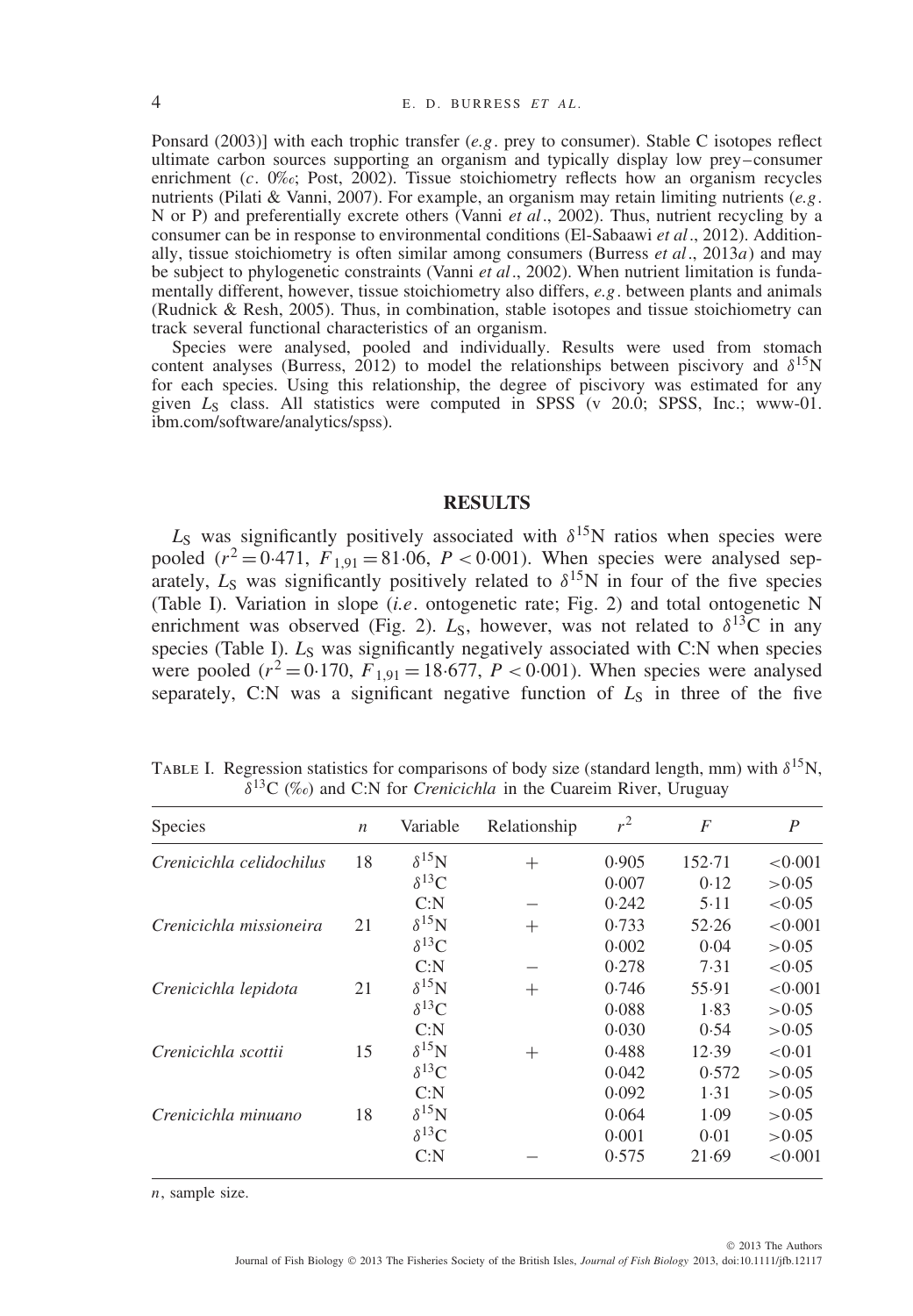

Fig. 2. Plots showing *δ*15N as a function of standard length (*L*S) for (a) *Crenicichla celidochilus*, (b) *Crenicichla lepidota*, (c) *Crenicichla minuano*, (d) *Crenicichla missioneira*, (e) *Crenicichla scottii* and (f) all species pooled (see Table I). The curves were fitted by: (a)  $y = 0.0256x + 9.5607$ , (b)  $y = 0.0188x + 9.5304$ , (d)  $y = 0.0136x + 10.419$ , (e)  $y = 0.0072x + 10.706$  and (f)  $y = 0.0154x + 10.083$ . ......, 95% c.l.

species (Table I). The slope of these relationships also varied by species (Fig. 3). Nonetheless, using stable N isotopes and tissue stoichiometry (C:N) in combination, ontogenetic diet shifts were detected in all species.

Of the 208 stomachs analysed, 114 contained prey items and were subsequently used in the model: *C. celidochilus*  $(n = 20)$ , *C. minuano*  $(n = 19)$ , *C. lepidota*  $(n = 26)$ , *C. missioneira*  $(n = 31)$  and *C. scottii*  $(n = 19)$ . Degree of piscivory (% fish) consumed) was significantly positively related to  $\delta^{15}$ N (Fig. 4). Using the proportion of fish consumed,  $\delta^{15}N$  and  $L_S$  relationships, the degree of piscivory was modelled as a function of *L*<sup>S</sup> for each species (Fig. 5). This model indicates that *C. celidochilus* diverges in ontogenetic piscivory rate much more quickly than *C. scottii*. In contrast, *C. missioneira* and *C. lepidota* converge at a common degree of piscivory at large body sizes *via* different piscivory rates. This hypothetical convergence is, however, beyond the largest documented *L<sub>S</sub>* for *C. lepidota* (Lucena & Kullander, 1992; Figs 2 and 3). Thus, the model demonstrates that these closely related *Crenicichla* species switch to piscivory at different rates and to different degrees (Fig. 5). For example, *C. celidochilus* is estimated to consume almost exclusively fishes *>*100 mm while *C. missioneira* consumes fishes of *c*. 160 mm. In contrast, at their known maximum *L*<sup>S</sup> (Lucena & Kullander, 1992; Figs 2 and 3), *C. lepidota* and *C. scottii* are estimated to consume a maximum of 35 and 60% fish, respectively (Fig. 5).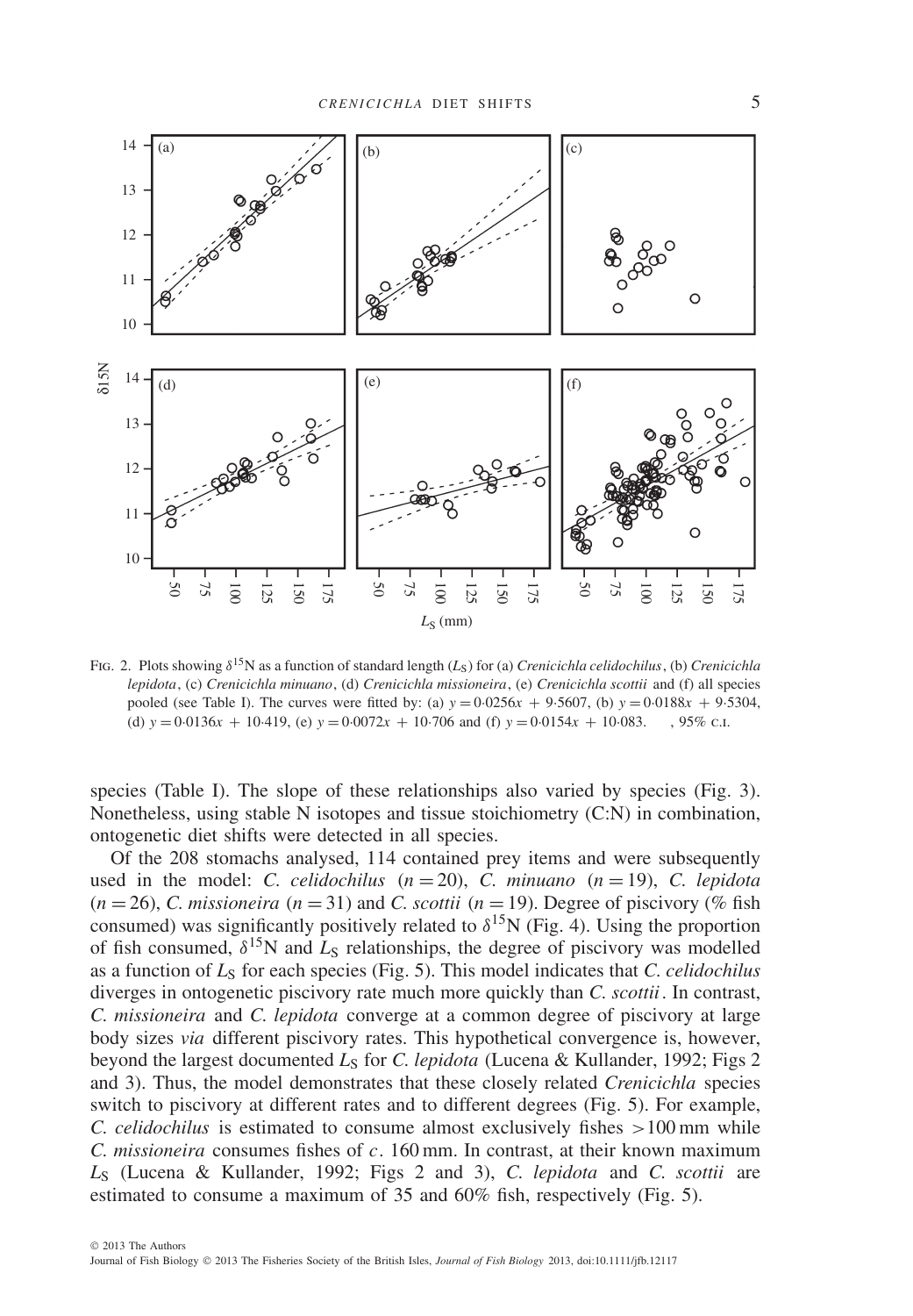

Fig. 3. Plots showing C:N as a function of standard length (*L*S) for (a) *Crenicichla celidochilus*, (b) *Crenicichla lepidota*, (c) *Crenicichla minuano*, (d) *Crenicichla missioneira*, (e) *Crenicichla scottii* and (f) all species pooled (see Table I). The curves were fitted by: (a)  $y = -0.0005x + 3.2061$ , (c)  $y = -0.0021x + 3.3538$ , (d)  $y = -0.0006x + 3.2386$  and (f)  $y = -0.0006x + 3.2197$ . , 95% c.u.

### **DISCUSSION**

Stable C and N isotopes and tissue stoichiometry suggest that five sympatric *Crenicichla* present in this reach of the Cuareim River display species-specific ontogenetic diet shifts.  $L_S$  was often related to  $\delta^{15}N$  ratios. Basic stoichiometry (C/N) detected diet shifts in one species (*C. minuano*) that traditional isotope signatures (C and N) failed to detect. Indeed, ultimate carbon sources (based on  $\delta^{13}$ C) did not change with L<sub>S</sub> in any species. Species-specific diet shifts indicate that each species may exert unique size-dependent predation pressures on the aquatic communities within the Cuareim River.

#### INTER-GUILD SHIFTS

Switching to piscivory can have profound fitness effects *via* increased growth rates and survivorship (Olson *et al*., 1995; Olson, 1996; Post, 2003), yet switching rates may be variable across species (Mittelbach & Persson, 1998). This process of ontogenetic diet shifting is perhaps best described as proceeding through a series of ontogenetic niches (Werner & Gilliam, 1984) where numerous prey types are important at different life stages. The present data suggest that the timing and degree of diet shifts among *Crenicichla* are species-specific. *Crenicichla celidochilus* is perhaps the only primary piscivore (Keast, 1985) *via* a fast and complete switch to an entirely piscivorous diet. *Crenicichla missioneira* and *C. scottii* are secondary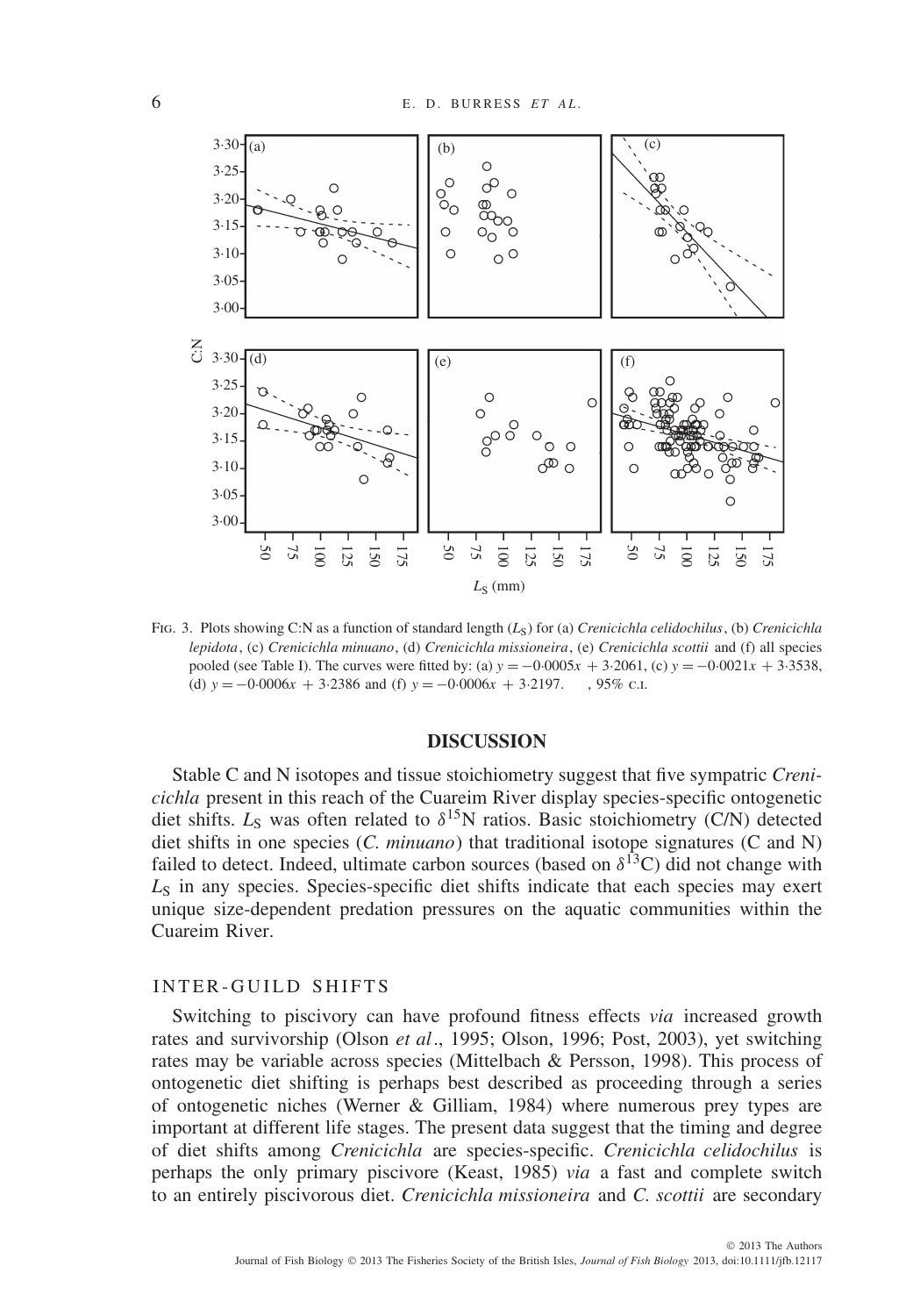

Fig. 4. Relationships between *δ*15N ratios and the proportion of fish consumed (% by volume) according to Burress (2012) in five pike cichlids ( $O$ ) in the Cuareim River, Uruguay. The curve was fitted by:  $y = 0.0163x + 11.184$ . ......, 95% c.f.

piscivores (Keast, 1985); these species switch to piscivory more slowly. *Crenicichla lepidota* switches quickly, but not entirely, to piscivory.

Traditionally, stable C and N isotopes have been used to investigate diet shifts in fishes (Post, 2003) and stoichiometry has been employed for tracking ontogenetic patterns in nutrient recycling (Pilati & Vanni, 2007). Here, the utility of C:N in tracking ontogenetic diet shifts in piscivores is demonstrated, where C:N was a negative function of  $L<sub>S</sub>$  in two piscivores. The ecological implications of diet shifts may be less intuitive than those of stable isotopes, but they may reflect changes in assimilation because C and N may be decoupled (Rudnick & Resh, 2005). Furthermore, the perhaps numerically small (0·3) shifts may be ecologically important, considering that C:N variability among the fish community is low (Burress *et al*., 2013*a*).

Because piscivores are constrained by body size early in life and gradually switch to larger prey types with increasing body size, piscivorous fishes often become largebodied (Mittelbach & Persson, 1998; Layman *et al*., 2005). For example, largemouth bass *Micropterus salmoides* (Lacépède 1802), chain pickerel *Esox niger* Lesueur 1818 and walleye *Sander vitreus* (Mitchill 1818) often grow to 700–800 mm (Mittelbach & Persson, 1998). These  $L<sub>S</sub>$  are four times larger than most subtropical *Crenicichla* [120–180 mm; Lucena & Kullander, 1992; this study], despite the fact that *Crenicichla* consume similar proportions of fishes. *Crenicichla*'s switch to piscivory at small *L<sub>S</sub>* may be possible because of an abundance of small-bodied prey in many South American streams (Characidae; Esteves, 1996; Corrêa et al., 2009) that are less demanding of physical limitations (*i.e*. gape). Many *Crenicichla*, including most subtropical lineages, are relatively small-bodied piscivores, with the exception of some large-bodied Amazonian lineages, *e.g*. *Crenicichla lugubris* Heckel 1840 (Layman *et al*., 2005; Montana & Winemiller 2009). Coupled with their diversity and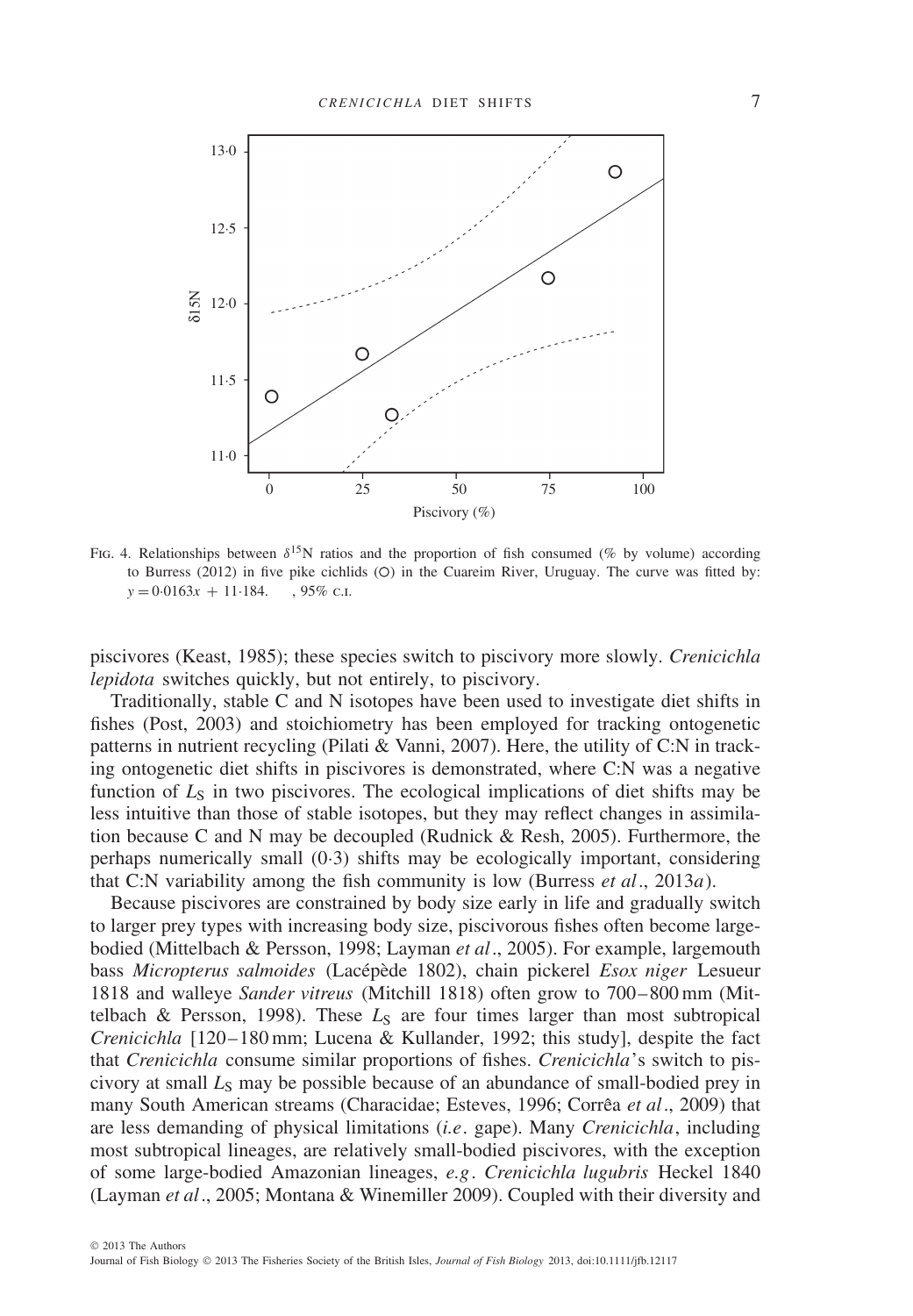

FIG. 5. Model estimating the switch to piscivory based on standard length  $(L<sub>S</sub>)$ ,  $\delta^{15}N$  and per cent fish consumed relationships. The relationship between  $\delta^{15}N$  and % piscivory (Fig. 4) was used as a means to convert  $\delta^{15}N$ scores into associated piscivory rates. The estimated piscivory rates were then exchanged in place of *δ*15N (Fig. 2) to create an estimation of the relationship between  $\%$  piscivory and  $L_S$ . The curves were fitted by: *Crenicichla celidochilus* (CRCE) *y* = 1·8519*x* − 110·19, *Crenicichla missioneira* (CRMS) *y* = 0·714*x* − 28·571, *Crenicichla scottii* (CRSC) *y* = 1·0929*x* − 84·836 and *Crenicichla lepidota* (CRLE) *y* = 0·5*x* − 37·5. Curves become dashed beyond the largest documented size for the species (Lucena & Kullander, 1992; Burress, 2012). *Crenicichla minuano* are not included because they do not consume fishes (Burress, 2012).

abundance in South American streams (Ploeg, 1991; Kullander *et al*., 2010; Lopez- ´ Fernández et al., 2010; Varella, 2011), *Crenicichla* may fill a relatively dynamic piscivorous niche.

#### INTRA-GUILD SHIFTS

Of the five species studied, only *C. minuano* displays an intra-guild (or within trophic level) ontogenetic diet shift. Traditional C and N isotope analyses did not detect diet shifts in *C. minuano*. Yet, C:N were negatively related to  $L_s$ , perhaps because *C. minuano*'s diet does not include fishes. Instead, *C. minuano* specializes on aquatic insects and molluscs (Lucena & Kullander, 1992; Burress, 2012). Shell crushing entails functional constraints, thus consumption of molluscs is limited by size (Mittelbach, 1984). Bivalves are extremely abundant in the Cuareim River and are  $\delta^{13}$ C depleted compared with other invertebrates (*e.g.* Leptophlebiidae and Hydropsychidae) or fishes (Burress *et al*., 2013*a*, *b*). Thus, it is likely that the diet shift to molluscivory was not detected using  $\delta^{13}$ C because the shift had already taken place prior to the body sizes being sampled (*>*70 mm). For example, ecologically similar sunfishes *Lepomis gibbosus* (L. 1758) shift to molluscivory at a similar size (*c*. 80 mm; Mittelbach, 1988). Therefore, the ontogenetic shifts detected may be subtle shifts in assimilation, or perhaps even ontogenetic changes in nutrient recycling (Pilati & Vanni, 2007). The latter may particularly be the case considering that a large fraction of their diet is dominated by comparatively poor-quality (*e.g*. molluscs) foods (Burress, 2012).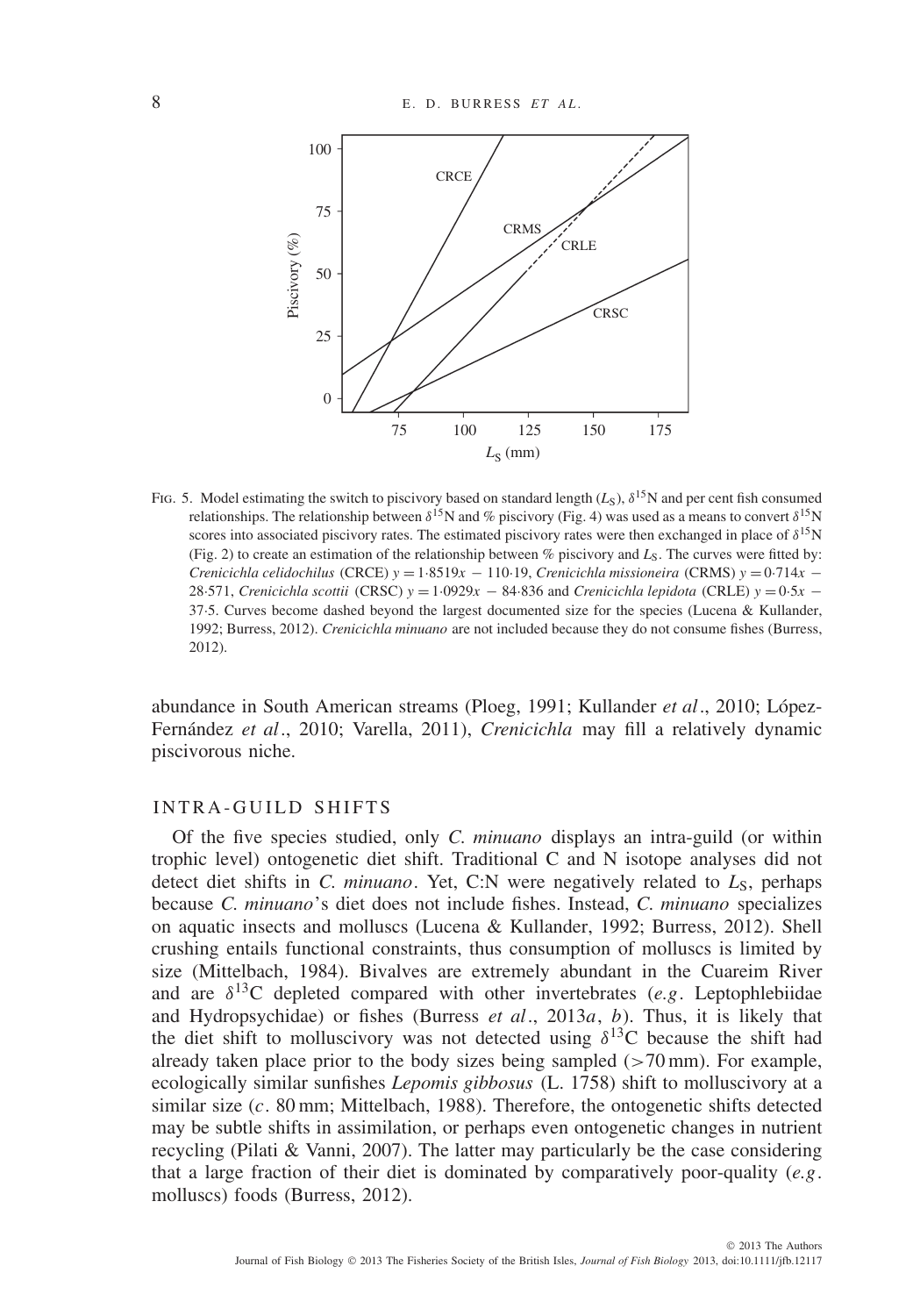#### FUNCTIONAL ROLES

*Crenicichla* are among the top predators in many South American streams, but may be best characterized as mesopredators (Layman *et al*., 2005; Montana & Winemiller, 2009; Burress *et al*., 2013*a*) and may be important trophic links to larger-bodied predators. *Crenicichla* also feed on a variety of prey items, including fishes (Layman *et al*., 2005; Montana & Winemiller, 2009; this study), micro- and macrocrustaceans (Gibran *et al*., 2001; Montana & Winemiller, 2009; Burress, 2012), larval invertebrates (Winemiller *et al*., 1995), shrimps (Lowe-McConnell, 1969), molluscs and terrestrial subsidies (Burress, 2012). Furthermore, sympatric species often partition dietary resources (Montana & Winemiller, 2009; Burress *et al*., 2013*a*). When there is a large size discrepancy between species, they may partition the habitat (Montana & Winemiller, 2009). Subtropical *Crenicichla*, however, often share microhabitats (Pialek *et al*., 2011; Serra *et al*., 2011) perhaps owing to their similar body sizes and morphology (Lucena & Kullander, 1992).

*Crenicichla* often exert significant predation pressure on prey fishes. For example, predation pressure by *Crenicichla* has shaped the evolution of guppy *Poecilia reticulata* Peters 1859 life-history attributes, including schooling behaviour (Seghers, 1974; Magurran & Seghers, 2004*a*), time budget allocation (Magurran & Seghers, 2004*b*), body size, colouration (Winemiller *et al*., 1990) and reproductive investment (Reznick & Endler, 1992). *Crenicichla* is the most speciose genus of cichlids and has a widespread distribution throughout South America (Pialek *et al*., 2011). Thus, through trophic diversity and ontogenetic diet shifts, *Crenicichla* fill dynamic ecological niches and may have broad and dynamic functional roles in South American streams.

M. Loureiro, F. Cantera, J. Holcomb and P. Lasnier helped with fieldwork. We thank the Sanchis and Bergos families for logistical assistance in Uruguay. R. Quennelle provided the photo of *Crenicichla missioneira*. Feedback from two anonymous reviewers improved the manuscript. This research was funded by the Paul V. Loiselle Conservation Fund, Sigma Xi and the Office of Student Research at Appalachian State University. This research was conducted under DINARA permit number 202/1383/2010 and Appalachian State University (IACUC #10-07).

#### **References**

- Boecklen, W. V., Yarnes, C. T., Cook, B. A. & James, A. C. (2011). On the use of stable isotopes in trophic ecology. *Annual Review of Ecology, Evolution, and Systematics* **42,** 411–440.
- Burress, E. D. (2012). Food web structure of a subtropical South American stream with particular focus on the co-evolution of form and function in an endemic species flock. MSc Thesis, Appalachian State University, Boone, NC, USA. Available at http://libres.uncg.edu/ir/asu/f/Burress,%20Edward\_2010\_Thesis.pdf/
- Burress, E. D., Duarte, D., Gangloff, M. M. & Siefferman, L. (2013*a*). Isotopic trophic guild structure of a diverse subtropical South American fish community. *Ecology of Freshwater Fish* **22,** 66–72.
- Burress, E. D., Gangloff, M. M. & Siefferman, L. (2013*b*). Trophic analysis of two subtropical South American freshwater crabs using stable isotope ratios. *Hydrobiologia* **702,** 5–13.
- Corrêa, C. E., Hahn, N. S. & Delariva, R. L. (2009). Extreme trophic segregation between sympatric fish species: the case of small sized body *Aphyocharax* in the Brazilian Pantanal. *Hydrobiologia* **635,** 57–65.
- El-Sabaawi, R. W., Zandona, E., Kohler, T. J., Marshall, M. C., Moslemi, J. M., Travis, J., López-Sepulcre, A., Ferriére, R., Pringle, C. M., Thomas, S. A., Reznick, D.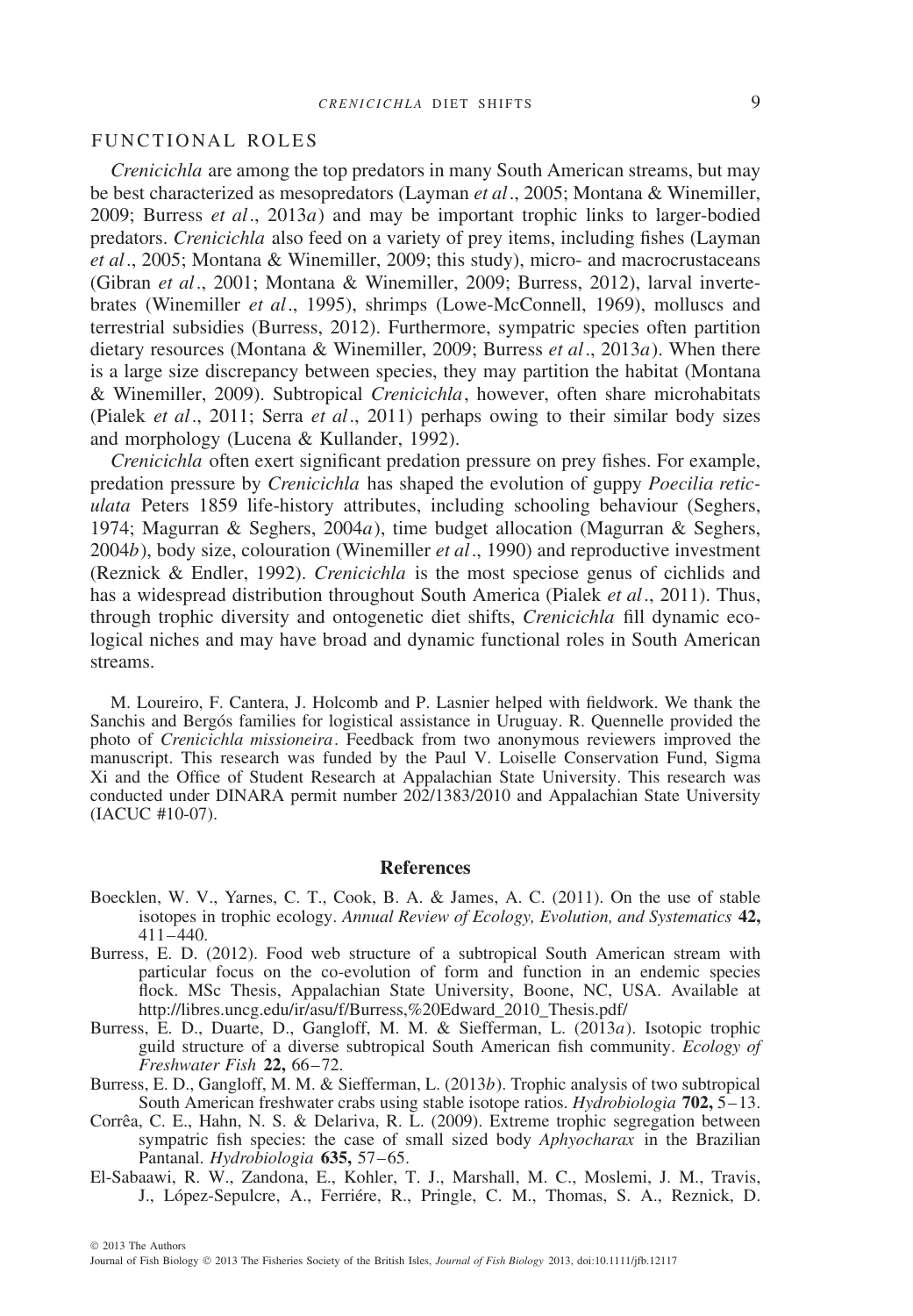N. & Flecker, A. S. (2012). Widespread intraspecific organismal stoichiometry among populations of the Trinidadian guppy. *Functional Ecology* **26,** 666–676. doi: 10.1111/j.1365-2435.2012.01974.x

- Esteves, K. E. (1996). Feeding ecology of three *Astyanax* species (Characidae, Tetragonopterinae) from a floodplain lake of Mogi-Guaçú River, Paraná River Basin, Brazil. Envi*ronmental Biology of Fishes* **46,** 83–101.
- Genner, M. J., Hawkins, S. J. & Turner, G. F. (2003). Isotopic change throughout the life history of a Lake Malawi cichlid fish. *Journal of Fish Biology* **62,** 907–917.
- Gibran, F. Z., Ferreira, K. M. & Castro, R. M. C. (2001). Diet of *Crenicichla britskii* (Perciformes: Cichlidae) in a stream of Rio Aguapei basin, upper Rio Parana system, ´ southeastern Brazil. *Biota Neotropica* **1,** 1–5.
- Hoeinghaus, D. J., Layman, C. A., Arrington, D. A. & Winemiller, K. O. (2003). Movement of *Cichla* species in a Venezuelan floodplain river. *Neotropical Ichthyology* **1,** 121–126.
- Jepsen, D. B. & Winemiller, K. O. (2002). Structure of tropical river food webs revealed by stable isotope ratios. *Oikos* **96,** 46–55.
- Jepsen, D. B. & Winemiller, K. O. (2007). Basin geochemistry and isotopic ratios of fishes and basal production sources in four Neotropical rivers. *Ecology of Freshwater Fish* **16,** 267–281.
- Jepsen, D. B., Winemiller, K. O. & Taphorn, D. C. (1997). Temporal patterns of resource partitioning among *Cichla* species in a Venezuelan blackwater river. *Journal of Fish Biology* **51,** 1085–1108.
- Johansson, J., Turesson, H. & Persson, A. (2004). Active selection for large guppies, *Poecilia reticulata*, by the pike cichlid, *Crenicichla saxatilis*. *Oikos* **105,** 595–605.
- Keast, A. (1985). Development of dietary specialization in a summer community of juvenile fishes. *Environmental Biology of Fishes* **13,** 211–224.
- Knoll, L. B., McIntyre, P. B., Vanni, M. J. & Flecker, A. S. (2009). Feedbacks of consumer nutrient recycling on producer biomass and stoichiometry: separating direct and indirect effects. *Oikos* **118,** 1732–1742.
- Kullander, S. O., Norén, M., Frioriksson, G. B. & Lucena, C. A. S. (2010). Phylogenetic relationships of species of *Crenicichla* (Teleostei: Cichlidae) from southern South America based on the mitochondrial cytochrome *b* gene. *Journal of Zoological Systematics and Evolutionary Research* **48,** 248–258.
- Layman, C. A. & Winemiller, K. O. (2004). Size-based responses of prey to piscivore exclusion in a species-rich Neotropical river. *Ecology* **85,** 1311–1320.
- Layman, C. A., Winemiller, K. O., Arrington, D. A. & Jepsen, D. B. (2005). Body size and trophic position in a diverse tropical food web. *Ecology* **86,** 2530–2535.
- López-Fernández, H., Winemiller, K. O. & Honeycut, R. L. (2010). Multilocus phylogeny and rapid radiations in Neotropical cichlid fishes (Perciformes: Cichlidae: Cichlinae). *Molecular Phylogenetics and Evolution* **55,** 1070–1086.
- Lowe-McConnell, R. H. (1969). The cichlid fishes of Guyana, South America, with notes on their ecology and breeding behavior. *Zoological Journal of the Linnean Society* **48,** 255–302.
- Lucena, C. A. S. & Kullander, S. O. (1992). The *Crenicichla* (Teleostei: Cichlidae) of the Uruguai River drainage in Brazil. *Ichthyological Exploration of Freshwaters* **2,**  $97-160.$
- Magurran, A. E. & Seghers, B. H. (2004*a*). Predator inspection behavior covaries with schooling tendency amongst wild guppy, *Poecilia reticulata*, populations in Trinidad. *Behaviour* **128,** 121–134.
- Magurran, A. E. & Seghers, B. H. (2004*b*). Sexual conflicts as a consequence of ecology: evidence from guppy, *Poecilia reticulata*, populations in Trinidad. *Proceedings of the Royal Society B* **255,** 31–36.
- McIntyre, P. B., Jones, L. E., Flecker, A. S. & Vanni, M. J. (2007). Fish extinctions alter nutrient recycling in tropical freshwaters. *Proceedings of the National Academy of Sciences of the United States of America* **104,** 4461–4466.
- McIntyre, P. B., Flecker, A. S., Vanni, M. J., Hood, J. M., Taylor, B. W. & Thomas, S. A. (2008). Fish distributions and nutrient cycling in streams: can fish create biogeochemical hotspots? *Ecology* **89,** 2335–2346.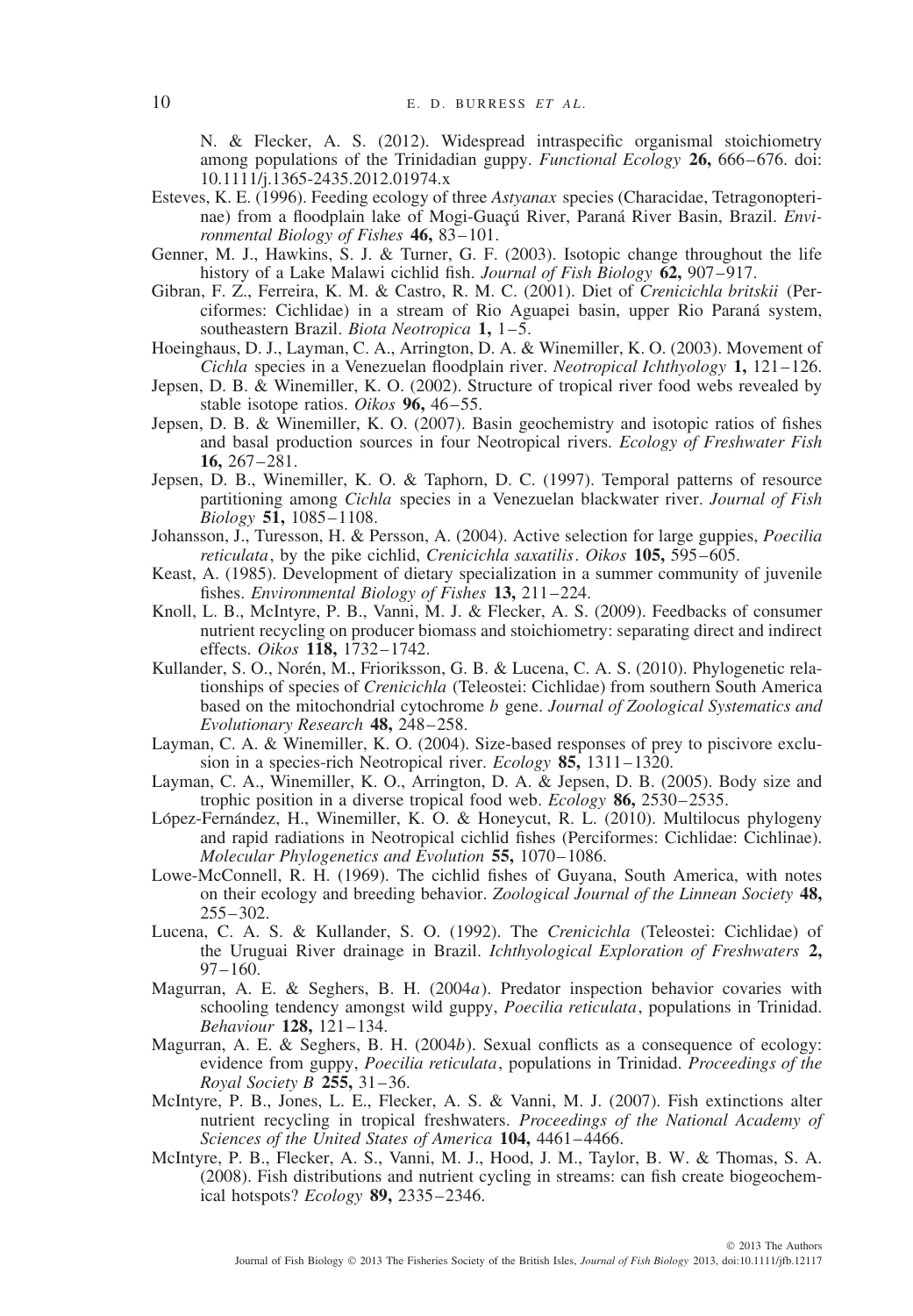- Mittelbach, G. G. (1984). Predation and resource partitioning in two sunfishes (Centrarchidae). *Ecology* **65,** 499–513.
- Mittelbach, G. G. (1988). Competition among refuging sunfishes and effects of fish density of littoral zone invertebrates. *Ecology* **69,** 614–623.
- Mittelbach, G. G. & Persson, L. (1998). The ontogeny of piscivory and its ecological consequences. *Canadian Journal of Fisheries and Aquatic Sciences* **55,** 1454–1465.
- Montana, C. G. & Winemiller, K. O. (2009). Comparative feeding ecology and habitats use of *Crenicichla* species (Perciformes: Cichlidae) in a Venezuelan floodplain. *Neotropical Ichthyology* **7,** 267–274.
- Olson, M. H. (1996). Ontogenetic niche shifts in largemouth bass: variability and consequences for first-year growth. *Ecology* **77,** 179–190.
- Olson, M. H., Mittelbach, G. G. & Osenberg, C. W. (1995). Competition between predator and prey: resource-based mechanisms and implications for stage-structured dynamics. *Ecology* **76,** 1758–1771.
- Osenberg, C. W., Mittelbach, G. G. & Wainwright, P. C. (1992). Two-stage life histories in fish: the interaction between juvenile competition and adult performance. *Ecology* **73,** 255–267.
- Pialek, L., Rican, O., Casciotta, J., Almirón, A. & Zrzavy, J. (2011). Multilocus phylogeny of *Crencicichla* (Teleostei: Cichlidae), with biogeography of the *C. lacustris* group: species flocks as a model for sympatric speciation in rivers. *Molecular Phylogenetic and Evolution* **62,** 46–61.
- Pilati, A. & Vanni, M. J. (2007). Ontogeny, diet shifts, and nutrient stoichiometry in fish. *Oikos* **116,** 1663–1674.
- Ploeg, A. (1991). Revision of the South American cichlid genus *Crenicichla* Heckel, 1840, with description of fifteen new species and consideration on species groups, phylogeny and biogeography (Pisces, Perciformes, Cichlidae). PhD Dissertation, University of Amsterdam, Netherlands.
- Post, D. M. (2002). Using stable isotopes to estimate trophic position: models, methods and assumptions. *Ecology* **83,** 703–718.
- Post, D. M. (2003). Individual variation in the timing of ontogenetic niche shifts in largemougth bass. *Ecology* **84,** 1298–1310.
- Post, D. M. & Takimoto, G. (2007). Proximate structural mechanisms for variation in foodchain length. *Oikos* **116,** 775–782.
- Reznick, D. A. & Endler, J. A. (1992). The impact of predation on life history evolution in Trinidadian guppies (*Poecilia reticulata*). *Evolution* **36,** 160–177.
- Reznick, D. A., Bryga, H. & Endler, J. A. (1990). Experimentally induced life history evolution in a natural population. *Nature* **346,** 357–359.
- Robinson, B. W., Wilson, D. S., Margosian, A. S. & Lotito, P. T. (1993). Ecological and morphological differentiation of pumpkinseed sunfish in lakes without bluegill sunfish. *Evolutionary Ecology* **7,** 451–464.
- Ross, L. G. & Ross, B. (2008). *Anaesthetic and Sedative Techniques for Aquatic Animals*, 3rd edn. Oxford: Blackwell.
- Rudnick, D. & Resh, V. (2005). Stable isotope, mesocosm and gut contents analysis demonstrate trophic differences in two invasive decapod crustacea. *Freshwater Biology* **50,** 1323–1336.
- Seghers, B. H. (1974). Schooling behavior in the guppy (*Poecilia reticulata*): an evolutionary response to predation. *Evolution* **28,** 486–489.
- Serra, W. S., Duarte, A., Burress, E. D. & Loureiro, M. (2011). Pisces, Perciformes, Cichlidae, *Crenicichla tendybaguassu* Lucena & Kullander, 1992: first record for Uruguay. *Check List* **7,** 357–359.
- Vanderklift, M. A. & Ponsard, S. (2003). Sources of variation in consumer-diet *δ*15N enrichment: a meta-analysis. *Oecologia* **136,** 169–182.
- Vanni, M. J., Flecker, A. S., Hood, J. M. & Headworth, J. L. (2002). Stoichiometry of nutrient recycling by vertebrates in a tropical stream: linking species identity and ecosystem processes. *Ecology Letters* **5,** 285–293.
- Varella, H. R. (2011). Revisão taxonômica das espécies de Crenicichla Heckel da bacias dos rios Paraná e Paraguai (Teleostei: Cichlidae). PhD Thesis, Universidade de São Paulo, Brazil.